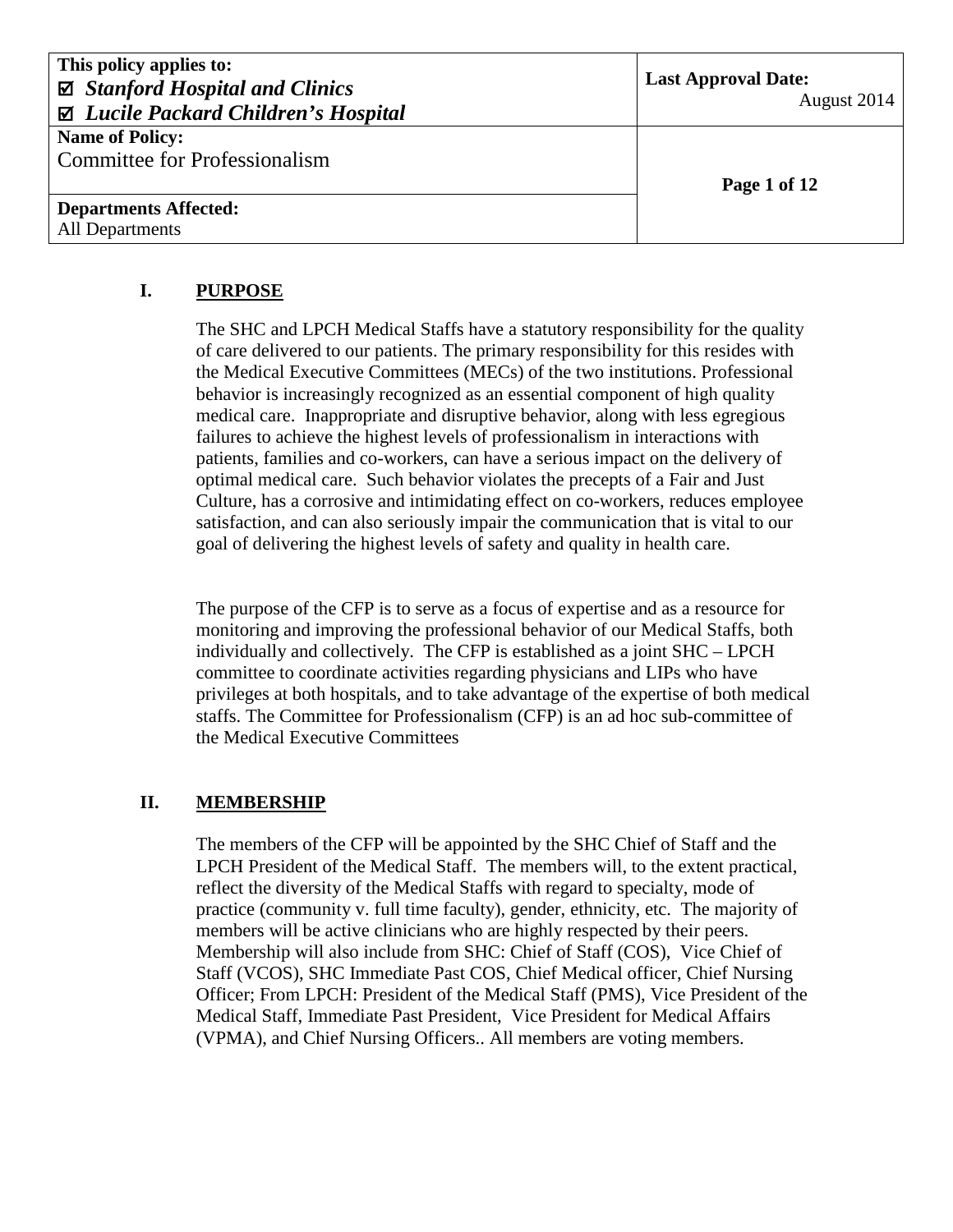August 2014

**Name of Policy:**  Committee for Professionalism

#### **Departments Affected:** All Departments

**Page 2 of 12**

# **III. SCOPE OF ACTIVITIES & RESPONSIBILITIES**

The committee will oversee professionalism problem in the practices of physicians and other Licensed Independent Practitioners (LIPs). The CFP will direct an evaluations of these concerns and a series of graded interventions in attempts to help the physician or LIP to improve. (Appendix B)

- A. Patient Advocacy reporting System (PARS): The CFP will use the patient complaint methodology developed at Vanderbilt University Medical Center, known as the Patient Advocacy Reporting System (PARS®), along with a series of structured interventions developed by PARS (See references).
- B. Incident Reports of Unprofessional Behavior: Any member of the health care team may report incidents of concerning or unprofessional behavior using the incident reporting system available in both hospitals: SHC-SAFE, LPCH-Quantros. An incident is inappropriate, disruptive, and/or unprofessional behavior in interactions with patients, families and coworkers, that may interfere with the delivery of safe and high quality medical care.
- C. Concerns for other sources: Concerns about professional behavior may be raised by patients and families, or from other sources including but not limited to Risk Management.
- D. Trainees: When a concern involves a resident or fellow, the incident will be sent to the appropriate residency program or fellowship director for evaluation and intervention. The director will be asked to report the results back to the CFP. Intervention and escalation will be overseen by the Graduate Medical Education Committee (GMEC). An incident involving a medical student will be referred to the School of Medicine.

The Procedure for Evaluation, Review and Management of Physician Behavior Incidents is provided in Appendix A.

Timeline: When possible, PARS data should be shared within 2 months of receipt of the reports. Incident reports should be investigated and shared with the physician or LPI within 3 weeks of receipt of the incident when possible.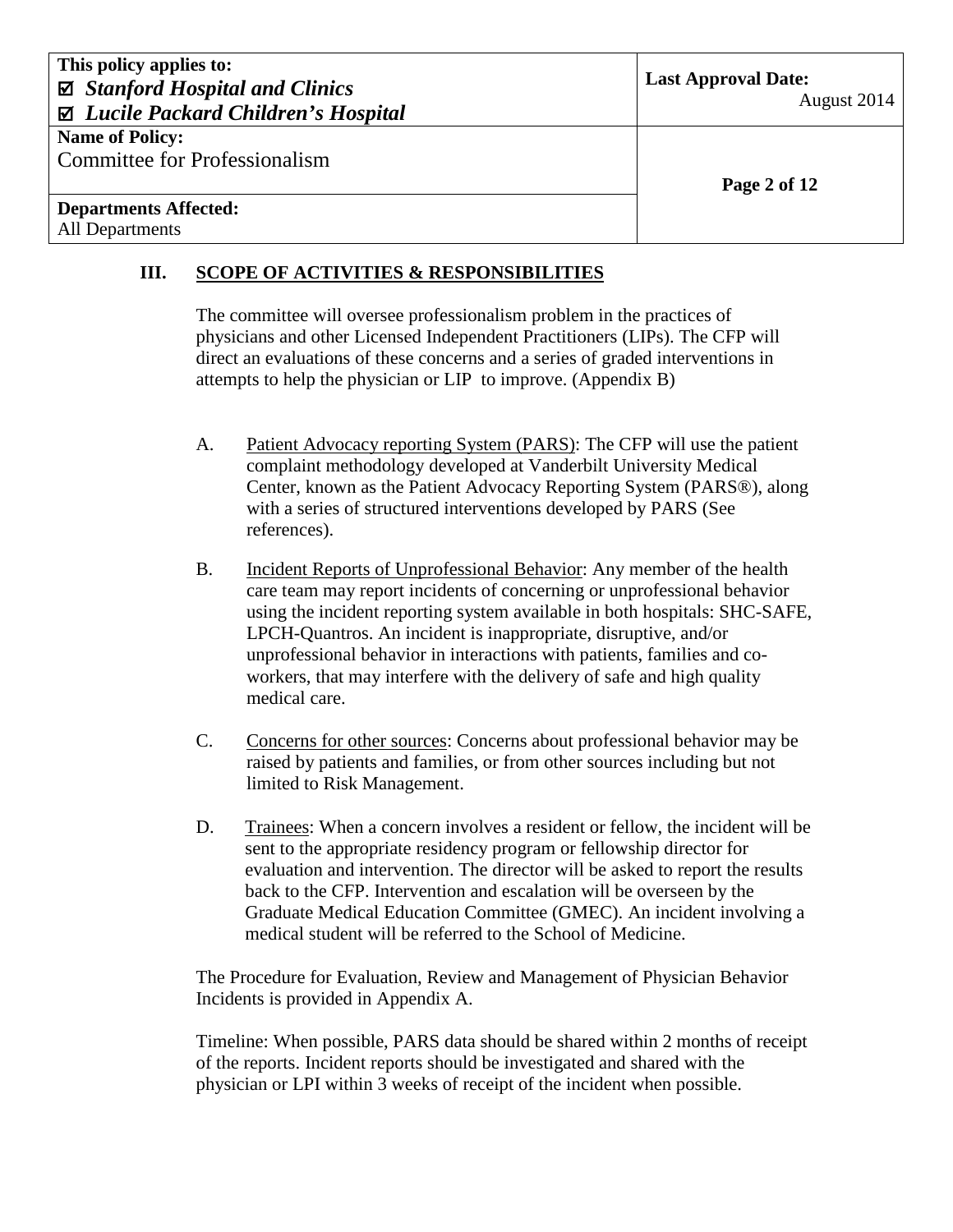| This policy applies to:<br>$\boxtimes$ Stanford Hospital and Clinics<br>⊠ Lucile Packard Children's Hospital | <b>Last Approval Date:</b><br>August 2014 |
|--------------------------------------------------------------------------------------------------------------|-------------------------------------------|
| <b>Name of Policy:</b><br><b>Committee for Professionalism</b>                                               | Page 3 of 12                              |
| <b>Departments Affected:</b><br>All Departments                                                              |                                           |

### **IV. ESCALATION WHEN ISSUES ARISE FROM MULTIPLE SOURCES**

There may be situations when concerns about a physician or LIP arise on more than one front: PARS data, multiple incident reports, quality & safety concerns, Risk Management flags or other information. In such situations it is important that medical staff leaders have a full picture of all that is happening with the physician or LIP in order to respond appropriately. Concerns from multiple sources will generally be addressed at Level II or above. (Appendix B) Alternately, information regarding physician or LIP from any one source may be egregious enough to justify escalation of the intervention directly to Level II or Level III without lower levels of action first. (Appendix B) Under any of these circumstances, all available information from all sources (including PARS data concerning members at level I) should be brought to the attention of those charged with evaluation and management of the reports.

#### **IV. INFORMATION AVAILABLE TO THE MEDICAL STAFF MEMBER AND OPPORTUNITY TO RESPOND**

Patient complaints concerning a physician or LIP should be sent to the member by the Patient Representation Department (PDR). The member should work with the PDR when responding to a patient who has complained, and usually the responses will come from the PRD. PARS reports include redacted copies of the actual complaints received from patients or families and a bulleting list of the specific issues contained in the reports. Behavior incident reports (with names of reporters and other health care team members redacted) should also be provided and the physician or LIP should have an opportunity to submit a written response.

#### **VI. SYSTEM ISSUES**

While systems challenges can never excuse disruptive behavior, it is important to continually strive to create a culture and an environment which do not unduly strain individual members' capacities for professionalism.

When individual cases reveal systems issues which may have contributed to inappropriate behavior, these issues will be identified and referred to the process owner, the quality department of either or both institutions, and/or the appropriate medical staff committee.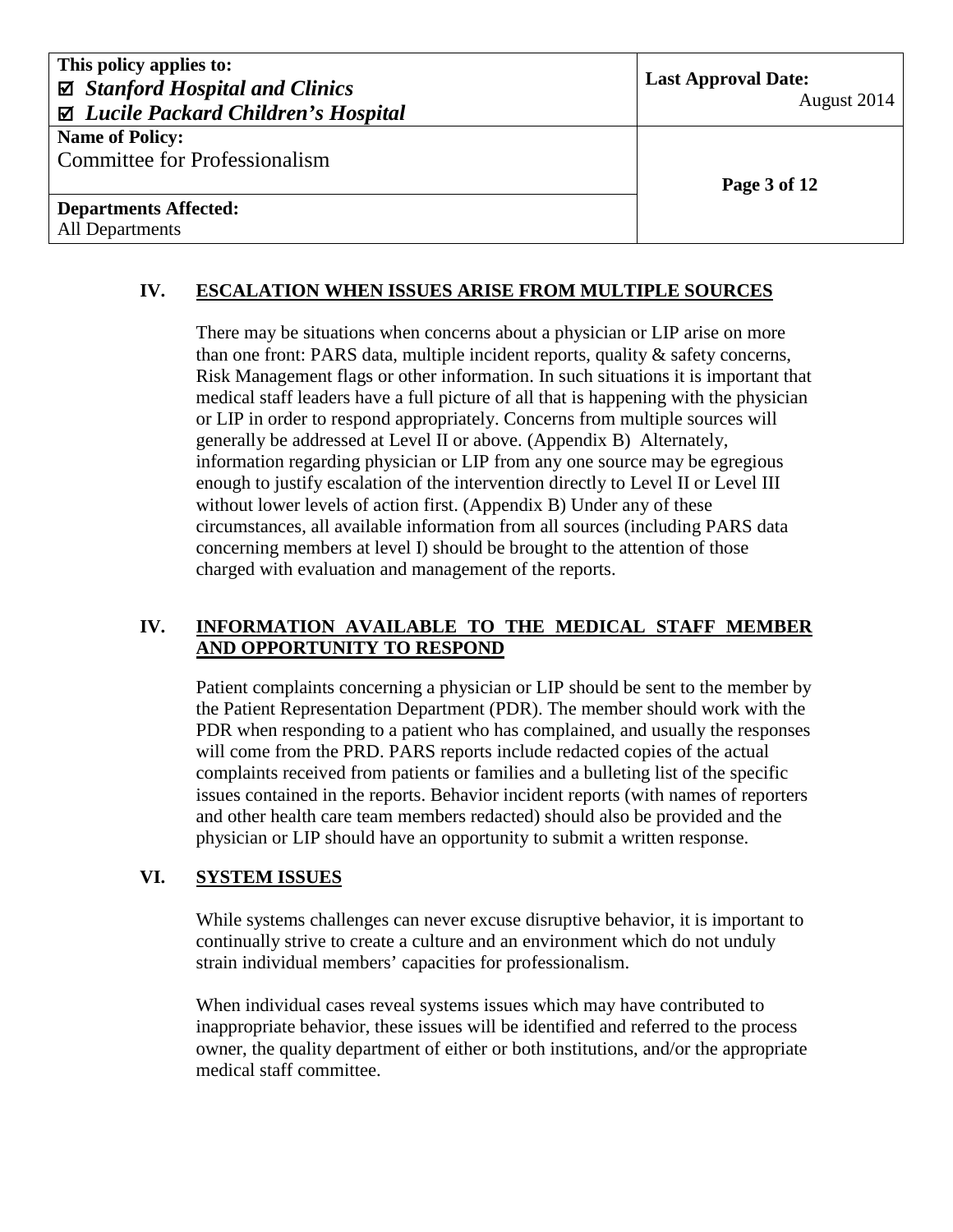| This policy applies to:<br>$\boxtimes$ Stanford Hospital and Clinics<br>$\boxtimes$ Lucile Packard Children's Hospital | <b>Last Approval Date:</b><br>August 2014 |  |
|------------------------------------------------------------------------------------------------------------------------|-------------------------------------------|--|
| <b>Name of Policy:</b>                                                                                                 |                                           |  |
| Committee for Professionalism                                                                                          |                                           |  |
|                                                                                                                        | Page 4 of 12                              |  |
| <b>Departments Affected:</b>                                                                                           |                                           |  |
| <b>All Departments</b>                                                                                                 |                                           |  |
|                                                                                                                        |                                           |  |

### **VII. DATA TRACKING AND REPORTING**

- A. The CFP will periodically review PARS and behavior incident summary data. The CFP may revise the categorization of a behavior incident and/or recommend additional actions. Trends can be noted and expanded monitoring or interventions can be instituted as indicated.
- B. Information regarding incident reports will be maintained in a data base that supports tracking and trending. While SHC & LPCH may maintain separate data bases of this information, the two medical staffs will share this information periodically to identify physicians or LIPs that may be a concern at both institutions.
- C. A summary of information regarding physicians or LIPs who have been escalated to Level II or Level III will be placed in the individual's credential file.
- D. Trends and de-identified examples from the database may be used to design general professionalism education for the medical staff, training of leaders, clinical team development, or clinical process changes that foster collegial, professional interactions among the care team.
- E. The CFP as an ad hoc subcommittee of the Medical Executive Committee, will report to the Medical Executive Committee of both hospitals periodically.

## **VIII. CONFIDENTIALITY**

All information received by the CFP shall be considered confidential. The degree of confidentiality will be determined by the SHC COS or LPCH VPMA and must vary somewhat depending on the type of information and the procedures undertaken to respond to the information.

A. Level 1: PARS – messenger, chairs of CFP and medical staff leadership; Behavior incident – local medical director, chair of CFP, CFP members and medical staff leadership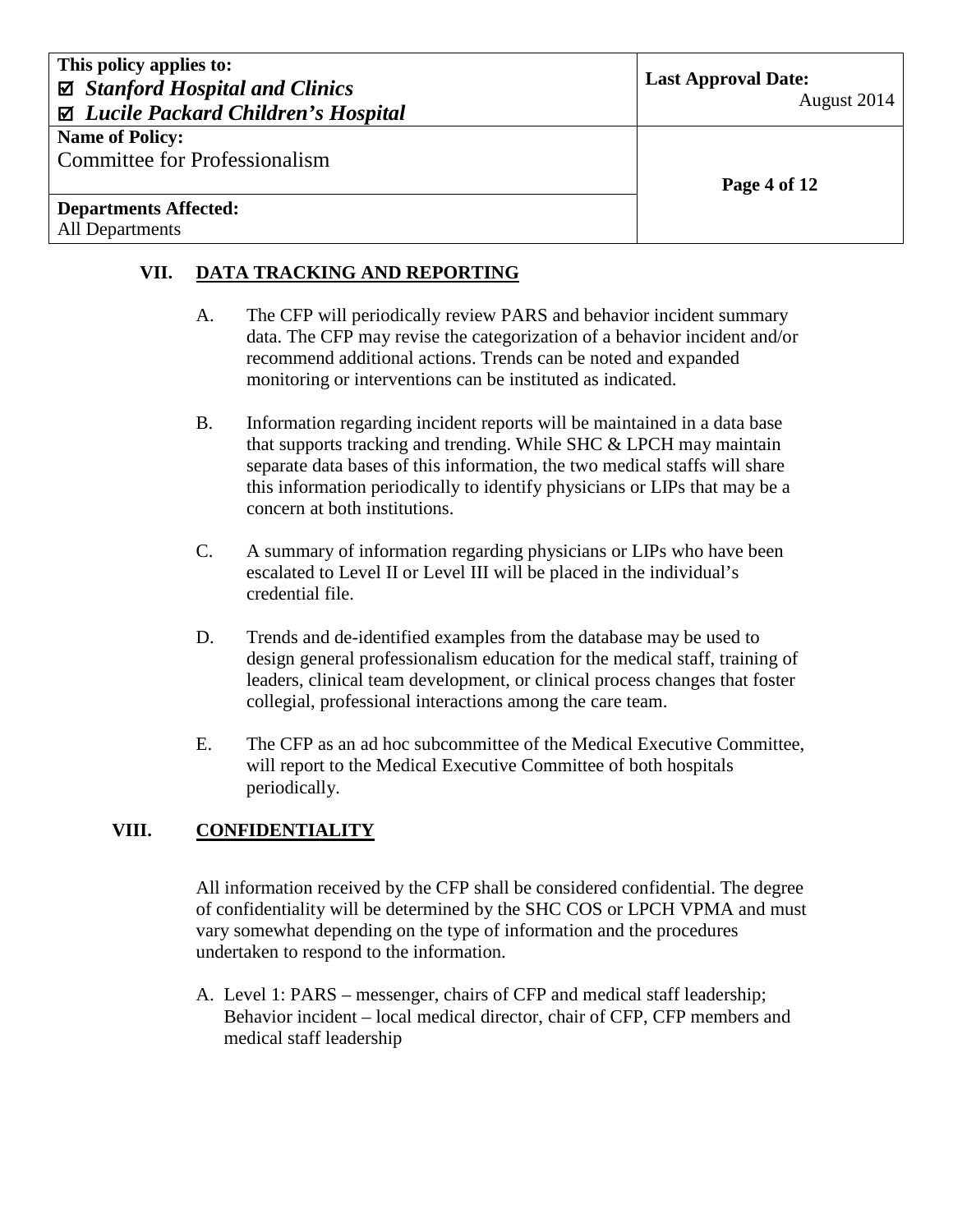| This policy applies to:<br>$\boxtimes$ Stanford Hospital and Clinics<br>$\boxtimes$ Lucile Packard Children's Hospital | <b>Last Approval Date:</b><br>August 2014 |  |
|------------------------------------------------------------------------------------------------------------------------|-------------------------------------------|--|
| <b>Name of Policy:</b>                                                                                                 |                                           |  |
| <b>Committee for Professionalism</b>                                                                                   |                                           |  |
|                                                                                                                        | Page 5 of 12                              |  |
| <b>Departments Affected:</b>                                                                                           |                                           |  |
| <b>All Departments</b>                                                                                                 |                                           |  |

- B. Level 2: (PARS and/or behavior) Chairs of CFP, members of the CFP, medical staff leadership and anyone who has information or whose involvement is needed to fully assess the issues and design interventions.
- C. Level 3: (PARS and/or behavior) MEC Members, medical staff leadership, and anyone who has information or whose involvement is needed to fully assess the issues and design interventions.

Under an agreement with the School of Medicine, summary information about Level 2 and Level 3 physicians will be sent to the Senior Associate Dean for Academic Affairs, or designee.

#### **VIII. ENFORCEMENT**

When the physician or LIP does not agree to the recommendations of the CFP, the case will be referred to the Medical Executive Committee of the respective hospital or both hospitals depending on the specifics of the concerns and recommendations.

Any remedial or disciplinary actions imposed against the will of the Medical Staff member must ultimately be decided on by the Medical Executive Committee and the member will have recourse to the fair hearing process described in the Medical Staff Bylaws.

#### **IX. ROLE OF THE WELLBEING COMMITTEE**

The Wellbeing Committee functions as a resource, and in many cases an advocate, for physician and LIPs who are attempting to cope with challenges posed by a variety of impairments, including mental illness, substance abuse, or personality and behavior issues. The WBC may also serve as a monitoring body.

The Wellbeing Committee (WBC) is not a disciplinary body, but involvement of the WBC does not immunize members from disciplinary consequences of any subsequent misbehavior.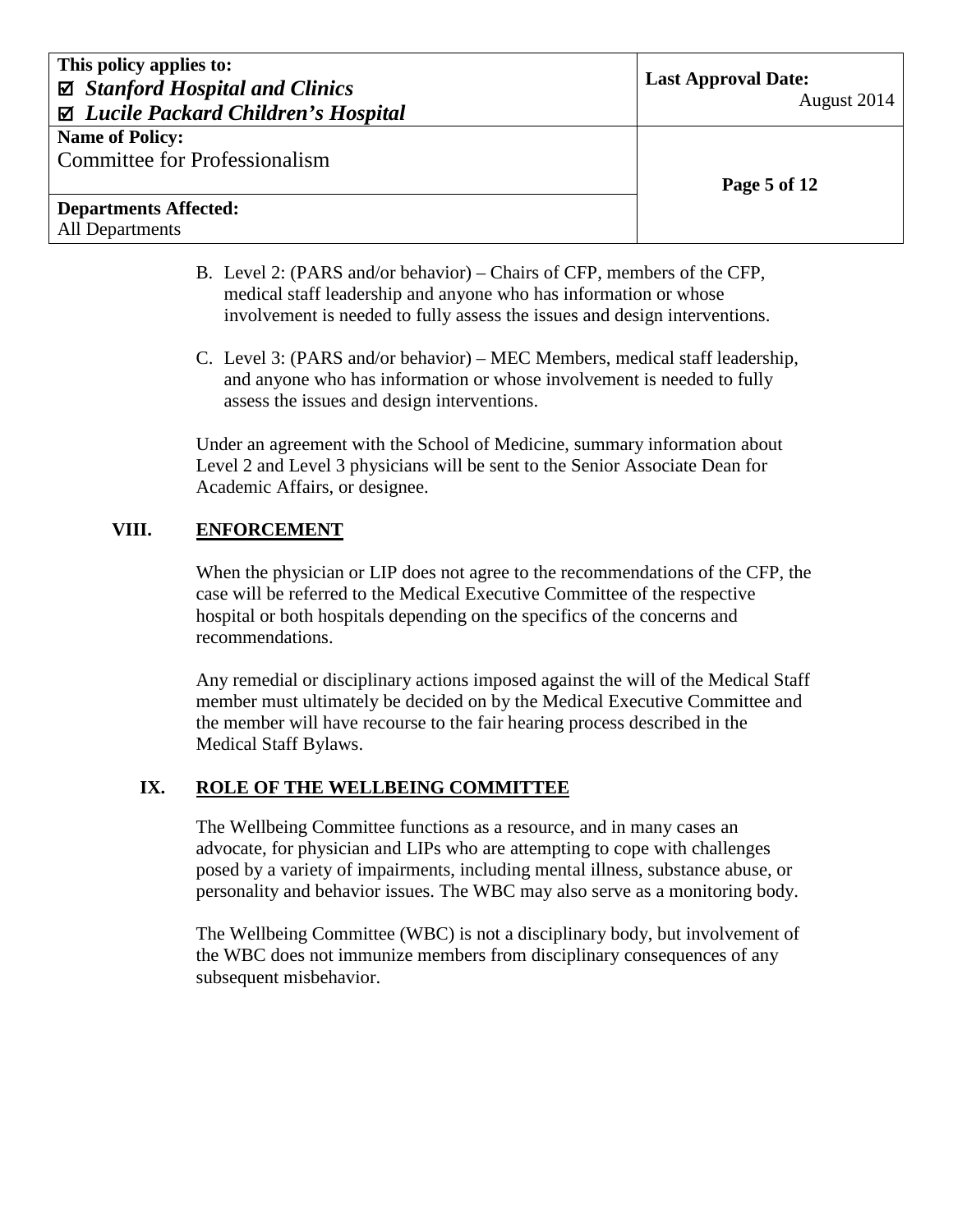| This policy applies to:<br>$\boxtimes$ Stanford Hospital and Clinics<br>⊠ Lucile Packard Children's Hospital | <b>Last Approval Date:</b><br>August 2014 |
|--------------------------------------------------------------------------------------------------------------|-------------------------------------------|
| <b>Name of Policy:</b><br><b>Committee for Professionalism</b>                                               | Page 6 of 12                              |
| <b>Departments Affected:</b><br><b>All Departments</b>                                                       |                                           |

#### **X. RELATED DOCUMENTS**

- *Development of an Early Identification and Response Model of Malpractice Prevention*, published in Law and Contemporary Problems, Vol. 60, No. 1, Winter 1997.
- [Hickson GB,](http://www.ncbi.nlm.nih.gov.laneproxy.stanford.edu/sites/entrez?Db=pubmed&Cmd=Search&Term=%22Hickson%20GB%22%5BAuthor%5D&itool=EntrezSystem2.PEntrez.Pubmed.Pubmed_ResultsPanel.Pubmed_DiscoveryPanel.Pubmed_RVAbstractPlus) [Pichert JW,](http://www.ncbi.nlm.nih.gov.laneproxy.stanford.edu/sites/entrez?Db=pubmed&Cmd=Search&Term=%22Pichert%20JW%22%5BAuthor%5D&itool=EntrezSystem2.PEntrez.Pubmed.Pubmed_ResultsPanel.Pubmed_DiscoveryPanel.Pubmed_RVAbstractPlus) [Webb LE,](http://www.ncbi.nlm.nih.gov.laneproxy.stanford.edu/sites/entrez?Db=pubmed&Cmd=Search&Term=%22Webb%20LE%22%5BAuthor%5D&itool=EntrezSystem2.PEntrez.Pubmed.Pubmed_ResultsPanel.Pubmed_DiscoveryPanel.Pubmed_RVAbstractPlus) [Gabbe SG.](http://www.ncbi.nlm.nih.gov.laneproxy.stanford.edu/sites/entrez?Db=pubmed&Cmd=Search&Term=%22Gabbe%20SG%22%5BAuthor%5D&itool=EntrezSystem2.PEntrez.Pubmed.Pubmed_ResultsPanel.Pubmed_DiscoveryPanel.Pubmed_RVAbstractPlus) A complementary approach to promoting professionalism: identifying, measuring, and addressing unprofessional behaviors. [Acad](javascript:AL_get(this,%20)  [Med.](javascript:AL_get(this,%20) 2007 Nov;82(11):1040-8.
- [Hickson GB,](http://www.ncbi.nlm.nih.gov.laneproxy.stanford.edu/sites/entrez?Db=pubmed&Cmd=Search&Term=%22Hickson%20GB%22%5BAuthor%5D&itool=EntrezSystem2.PEntrez.Pubmed.Pubmed_ResultsPanel.Pubmed_RVAbstract) [Federspiel CF,](http://www.ncbi.nlm.nih.gov.laneproxy.stanford.edu/sites/entrez?Db=pubmed&Cmd=Search&Term=%22Federspiel%20CF%22%5BAuthor%5D&itool=EntrezSystem2.PEntrez.Pubmed.Pubmed_ResultsPanel.Pubmed_RVAbstract) [Pichert JW,](http://www.ncbi.nlm.nih.gov.laneproxy.stanford.edu/sites/entrez?Db=pubmed&Cmd=Search&Term=%22Pichert%20JW%22%5BAuthor%5D&itool=EntrezSystem2.PEntrez.Pubmed.Pubmed_ResultsPanel.Pubmed_RVAbstract) [Miller CS,](http://www.ncbi.nlm.nih.gov.laneproxy.stanford.edu/sites/entrez?Db=pubmed&Cmd=Search&Term=%22Miller%20CS%22%5BAuthor%5D&itool=EntrezSystem2.PEntrez.Pubmed.Pubmed_ResultsPanel.Pubmed_RVAbstract) [Gauld-Jaeger J,](http://www.ncbi.nlm.nih.gov.laneproxy.stanford.edu/sites/entrez?Db=pubmed&Cmd=Search&Term=%22Gauld-Jaeger%20J%22%5BAuthor%5D&itool=EntrezSystem2.PEntrez.Pubmed.Pubmed_ResultsPanel.Pubmed_RVAbstract) [Bost P.](http://www.ncbi.nlm.nih.gov.laneproxy.stanford.edu/sites/entrez?Db=pubmed&Cmd=Search&Term=%22Bost%20P%22%5BAuthor%5D&itool=EntrezSystem2.PEntrez.Pubmed.Pubmed_ResultsPanel.Pubmed_RVAbstract) Patient complaints and malpractice risk. [JAMA.](javascript:AL_get(this,%20) 2002 Jun 12;287(22):2951-7.
- SHC Medical Staff Bylaws, 6.1. Basis of Review
- SHC Medical Staff Bylaws, 12.3 Special Committees
- LPCH Medical Staff Bylaws
- LPCH Professional Behavior Policy
- SHC Medical Staff Code of Professional Behavior Policy

#### **XI. DOCUMENT INFORMATION**

- A. Legal Authority/References
- B. Author/Original Date Debra Green/January 2010
- C. Gatekeeper of Original Document Administrative Manual Coordinators and Editors
- D. Distribution and Training Requirements
	- 1. This policy resides in the Administrative Manual of Stanford Hospital and Clinics and of LPCH
	- 2. New documents or any revised documents will be distributed to Administrative Manual holders. The department/unit/clinic manager will be responsible for communicating this information to the applicable staff.
- E. Review and Renewal Requirements This policy will be reviewed and/or revised every three years or as required by change of law or practice.
- F. Review and Revision History Committee for Professionalism, July 16, 2014
- G. Approvals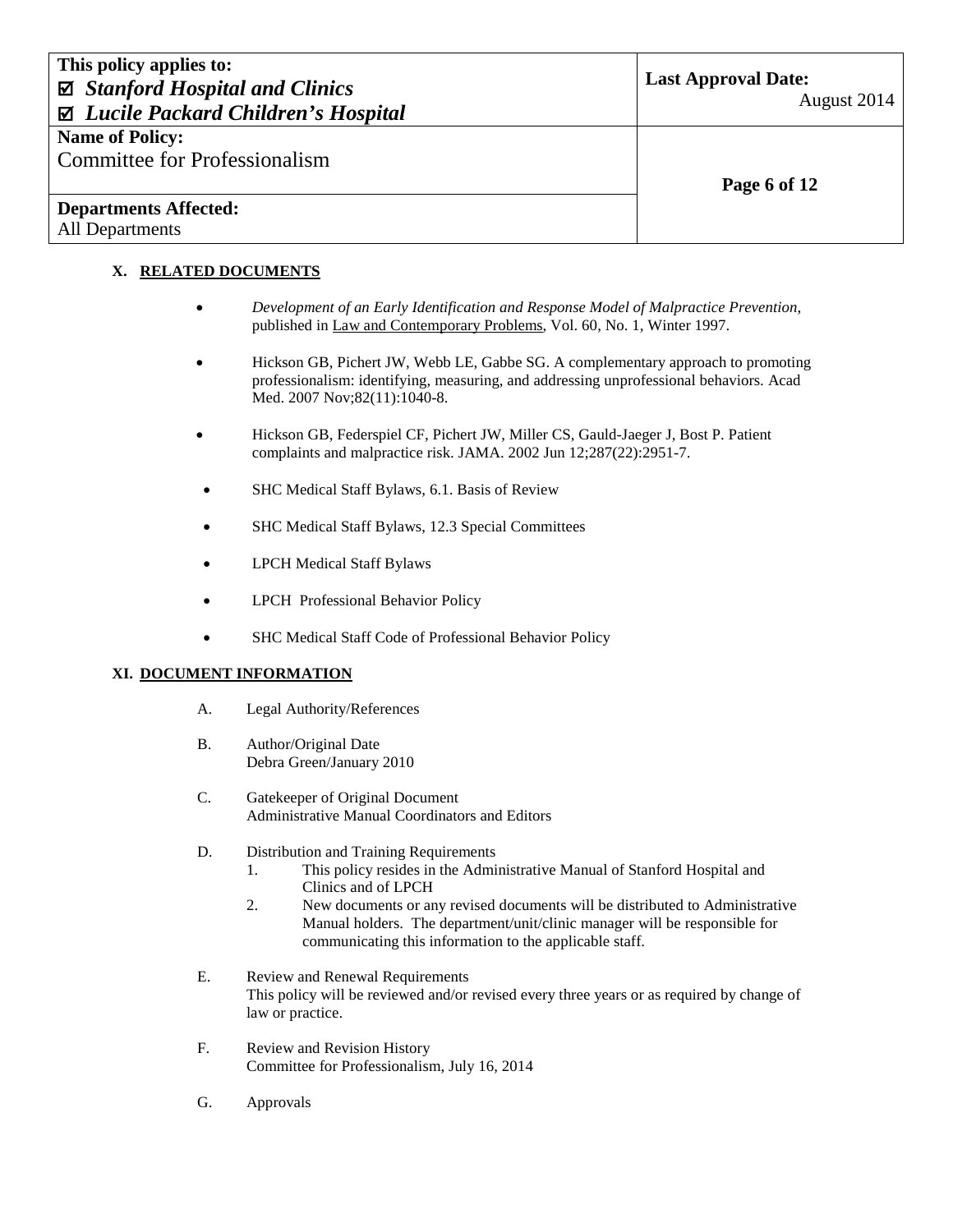| This policy applies to:<br>$\boxtimes$ Stanford Hospital and Clinics<br>⊠ Lucile Packard Children's Hospital | <b>Last Approval Date:</b><br>August 2014 |
|--------------------------------------------------------------------------------------------------------------|-------------------------------------------|
| <b>Name of Policy:</b>                                                                                       |                                           |
| <b>Committee for Professionalism</b>                                                                         |                                           |
|                                                                                                              | Page 7 of 12                              |
| <b>Departments Affected:</b>                                                                                 |                                           |
| <b>All Departments</b>                                                                                       |                                           |
|                                                                                                              |                                           |

SHC Medical Executive Committee February 2010, 8/14 LPCH Medical Executive Committee 8/14 SHC Board. 8/14 LPCH Board, 8/14

#### *LAST ON DOCUMENT:*

This document is intended for use by staff of Stanford Hospital & Clinics and/or Lucile Packard Children's Hospital. No representations or warranties are made for outside use. Not for outside reproduction or publication without permission.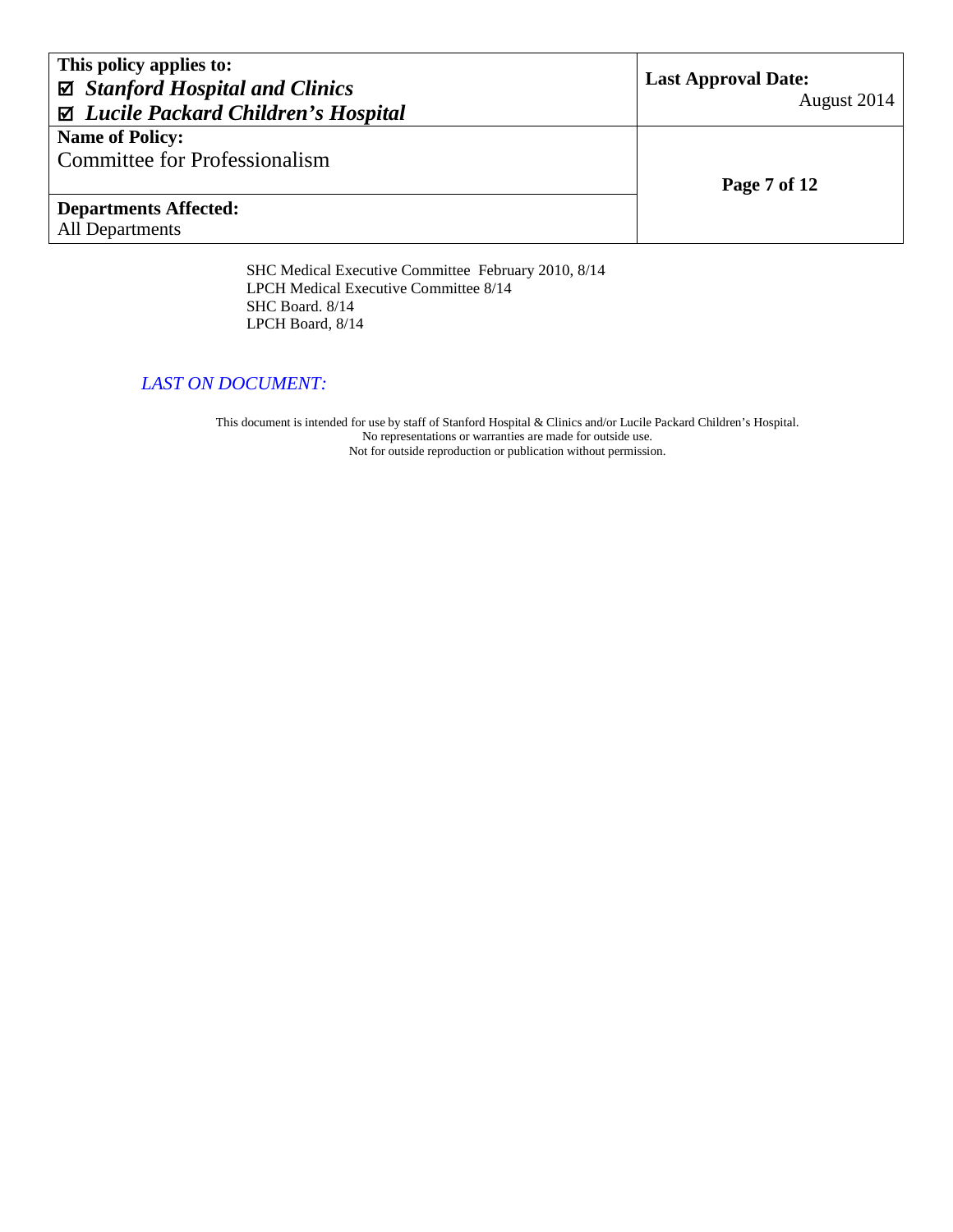| This policy applies to:<br>$\boxtimes$ Stanford Hospital and Clinics<br>⊠ Lucile Packard Children's Hospital | <b>Last Approval Date:</b><br>August 2014 |
|--------------------------------------------------------------------------------------------------------------|-------------------------------------------|
| <b>Name of Policy:</b>                                                                                       |                                           |
| Committee for Professionalism                                                                                |                                           |
|                                                                                                              | Page 8 of 12                              |
| <b>Departments Affected:</b>                                                                                 |                                           |
| <b>All Departments</b>                                                                                       |                                           |

### **APPENDIX A:**

#### **SHC/LPCH Procedure for Evaluation, Review and Management of Physician Behavioral Incidents**

- 1. Evaluation/Investigation
	- a) Performed by Medical Staff leaders or designee
	- b) Gather information about the incident in a discreet, non-judgmental manner, offering confidentiality if requested to extent consistent with policy
		- i) Interview involved physician
		- ii) Interview individuals who witnessed event, including if the individual who submitted the report when needed.
	- c) Prepare summary of event and interviews
		- i) Report findings to CFP
		- ii) If event meets criteria for behavioral incident, enter in Confidential Behavioral Incident Database (managed by Medical Staff Professional Practice Evaluation coordinators)
- 2. Determine level of intervention if evaluation verifies physician behavioral incident
	- a) See Appendix B for levels of intervention
	- b) In case of particularly severe or egregious incident, leadership of the Medical Staff, CFP Chairs, may initiate action in accordance with SHS or LPCH Medical Staff Bylaws without proceeding through progressive steps.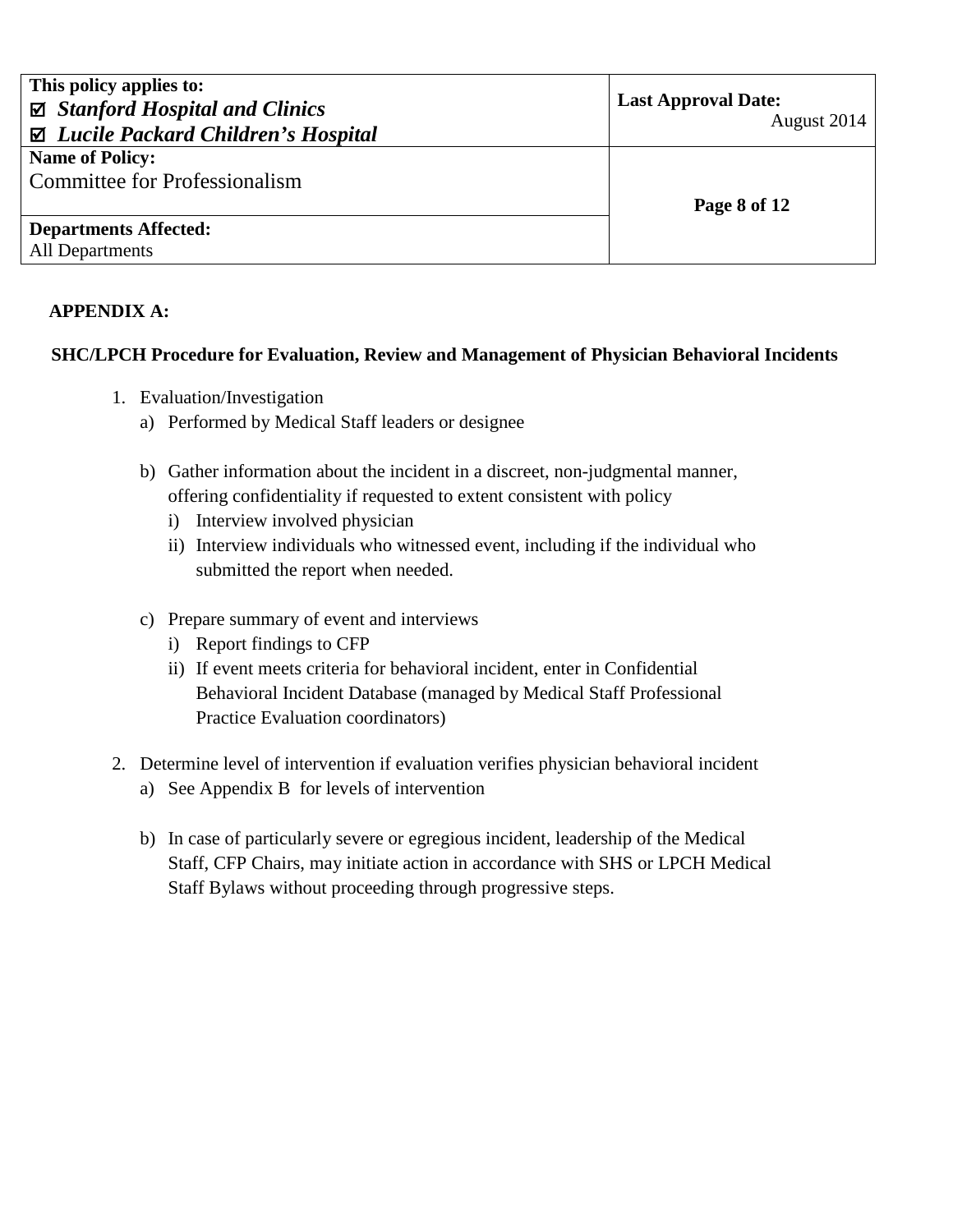| This policy applies to:<br>$\boxtimes$ Stanford Hospital and Clinics<br>$\boxtimes$ Lucile Packard Children's Hospital | <b>Last Approval Date:</b><br>August 2014 |
|------------------------------------------------------------------------------------------------------------------------|-------------------------------------------|
| <b>Name of Policy:</b>                                                                                                 |                                           |
| Committee for Professionalism                                                                                          |                                           |
|                                                                                                                        | Page 9 of 12                              |
| <b>Departments Affected:</b>                                                                                           |                                           |
| <b>All Departments</b>                                                                                                 |                                           |

# **Appendix B: Description of Levels of Intervention and Escalation for Management of Physician Behavioral Incidents**

| Level of<br><b>Intervention</b>        | <b>Type of Event</b>                                                              | <b>Intervention</b>                                                                        | <b>Referrals</b>                                                                       | <b>Documentation</b>                                                                                       | <b>Notification of</b><br>incident and<br>intervention              | <b>Escalation to</b><br>next level                                                                                                             |
|----------------------------------------|-----------------------------------------------------------------------------------|--------------------------------------------------------------------------------------------|----------------------------------------------------------------------------------------|------------------------------------------------------------------------------------------------------------|---------------------------------------------------------------------|------------------------------------------------------------------------------------------------------------------------------------------------|
| Level 1<br>"Awareness<br>Intervention" | Initial<br>occurrence of<br>validated<br>unprofessional<br>behavioral<br>incident | Collegial<br>discussion<br>between Medical<br>Staff leader and<br>physician                | <b>Optional Help</b><br>Center or similar<br>resources at<br>physician's<br>discretion | Brief summary in<br>Confidential<br><b>Behavioral Incident</b><br>Database,<br>anonymized report<br>to CFP | CFP Chairs,<br><b>Medical Staff</b><br>leadership,<br>Service chief | Two or more<br>additional<br>complaints<br>within 2 year<br>period following<br>intervention, or<br>since first report                         |
|                                        | <b>PARS Score</b>                                                                 | Collegial<br>discussion<br>between PARS<br>trained physician<br>messenger and<br>physician | Optional Help<br>Center or similar<br>resources at<br>physician's<br>discretion        | Brief summary in<br>Confidential<br><b>Behavioral Incident</b><br>Database,<br>anonymized report<br>to CFP | CFP Chairs,<br><b>Medical Staff</b><br>leadership,<br>Service chief | Lack of<br>significant<br>decrease in PARS<br>score for a<br>period long<br>enough to<br>constitute lack of<br>improvement by<br>PARS criteria |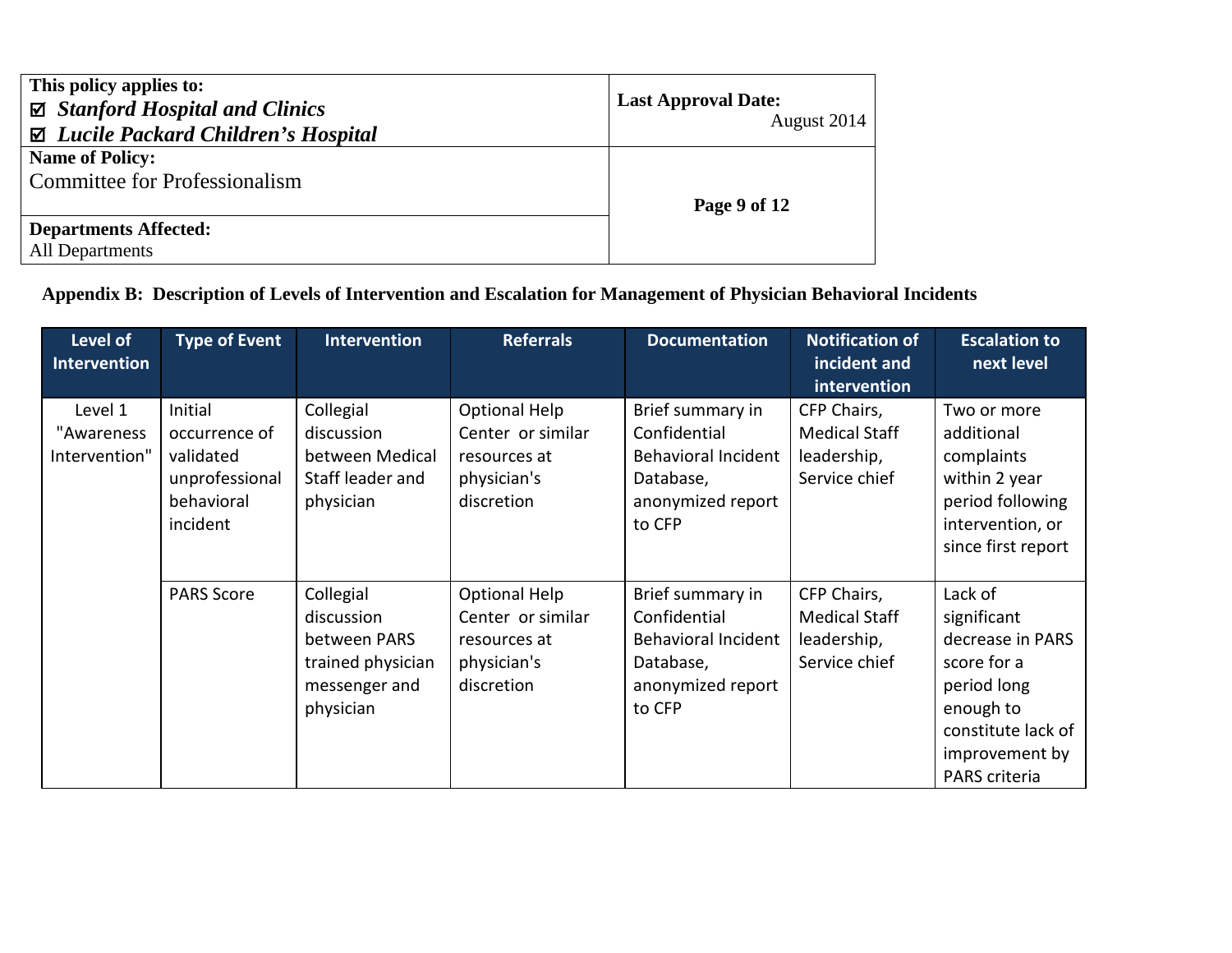| This policy applies to:<br>$\boxtimes$ Stanford Hospital and Clinics<br>$\boxtimes$ Lucile Packard Children's Hospital | <b>Last Approval Date:</b><br>August 2014 |
|------------------------------------------------------------------------------------------------------------------------|-------------------------------------------|
| <b>Name of Policy:</b><br><b>Committee for Professionalism</b>                                                         | Page 10 of 12                             |
| <b>Departments Affected:</b><br><b>All Departments</b>                                                                 |                                           |

| Level of<br><b>Intervention</b>        | <b>Type of Event</b>                                                                                | <b>Intervention</b>                                                                                                                                                                                                                                                                                             | <b>Referrals</b>                                                                                                                                                                                                                                                                             | <b>Documentation</b>                                                                                                                                                              | <b>Notification of</b><br>incident and                                                                                                                                                                                                                           | <b>Escalation to</b><br>next level                                                                                                                                                                    |
|----------------------------------------|-----------------------------------------------------------------------------------------------------|-----------------------------------------------------------------------------------------------------------------------------------------------------------------------------------------------------------------------------------------------------------------------------------------------------------------|----------------------------------------------------------------------------------------------------------------------------------------------------------------------------------------------------------------------------------------------------------------------------------------------|-----------------------------------------------------------------------------------------------------------------------------------------------------------------------------------|------------------------------------------------------------------------------------------------------------------------------------------------------------------------------------------------------------------------------------------------------------------|-------------------------------------------------------------------------------------------------------------------------------------------------------------------------------------------------------|
|                                        |                                                                                                     |                                                                                                                                                                                                                                                                                                                 |                                                                                                                                                                                                                                                                                              |                                                                                                                                                                                   | intervention                                                                                                                                                                                                                                                     |                                                                                                                                                                                                       |
| Level 2<br>"Authority<br>Intervention" | Repeated<br>validated<br>unprofessional<br>behavioral<br>incidents or<br>escalation from<br>level 1 | 1) Meeting<br>between the<br>physician and at<br>least 2 of the<br>following:<br><b>Medical Staff</b><br>Leaders, CFP<br>Chairs, service<br>chief and/or<br>meeting with the<br>CFP; and/or other<br>actions as<br>needed.<br>2) Progress report<br>at CFP every 6<br>months or more<br>frequently as<br>needed | Optional or required<br>depending on<br>issues:<br>Counseling/coaching<br>referral<br>-Course in risk<br>management<br>-Course in<br>improving<br>communication<br>skills<br>-Assignment of<br>mentor or coach<br>- Other measures,<br>as deemed<br>appropriate<br>-Referral to<br>Wellbeing | Summary of<br>intervention and<br>recommendations,<br>performance<br>improvement plan<br>in Confidential<br><b>Behavioral Incident</b><br>Database, and<br><b>Credential File</b> | CFP Chairs,<br><b>Medical Staff</b><br>leadership,<br>Service chief,<br><b>Medical Staff</b><br>credentials file.<br>Option provided<br>to physician to<br>place written<br>response to<br>incident and<br>report in<br><b>Medical Staff</b><br>credentials file | Two or more<br>additional<br>inappropriate<br>behavioral<br>incidents or one<br>disruptive<br>behavioral<br>incident within a<br>2 year period<br>following<br>intervention, or<br>since first report |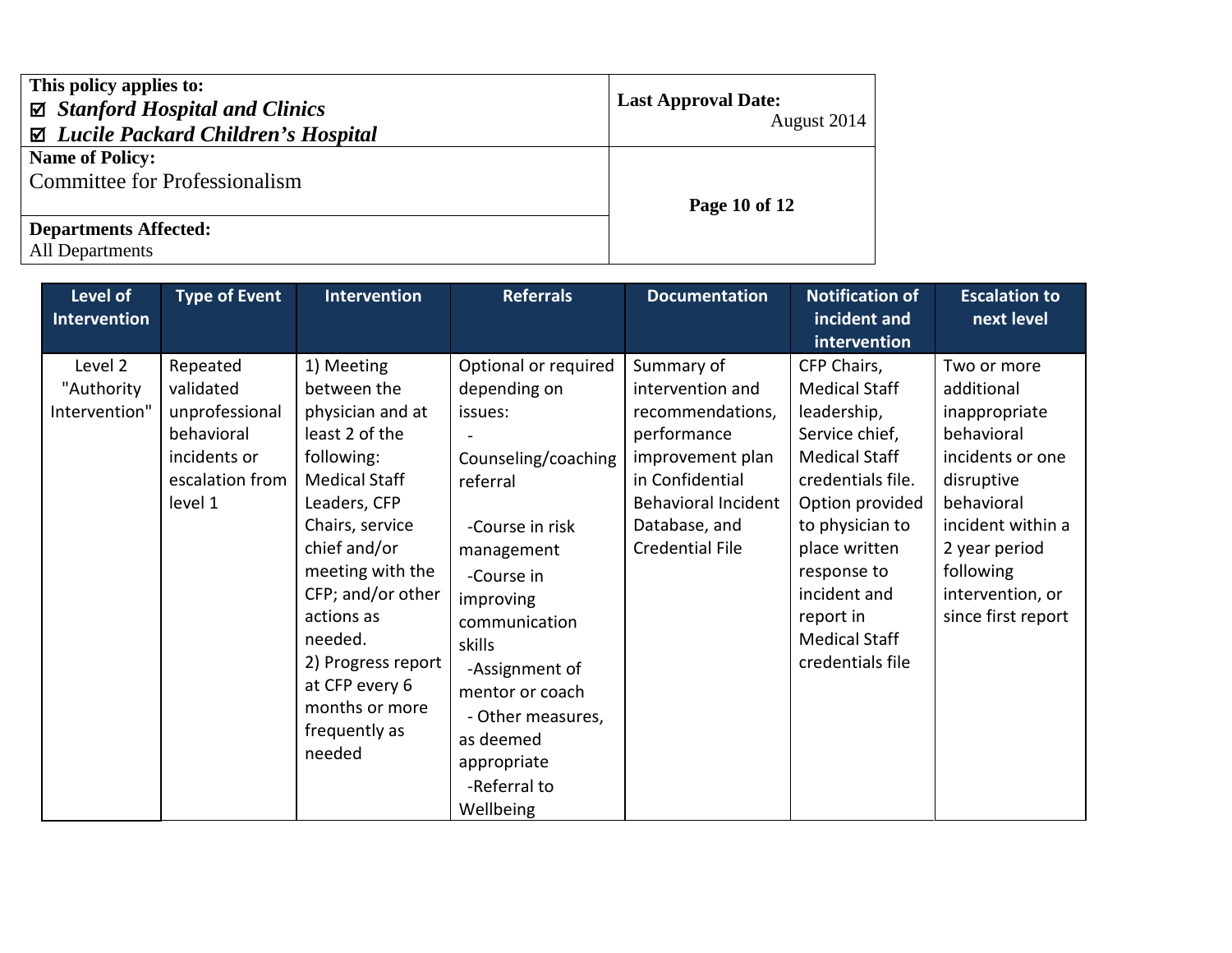| This policy applies to:<br>$\boxtimes$ Stanford Hospital and Clinics<br>⊠ Lucile Packard Children's Hospital | <b>Last Approval Date:</b><br>August 2014 |  |
|--------------------------------------------------------------------------------------------------------------|-------------------------------------------|--|
| <b>Name of Policy:</b><br><b>Committee for Professionalism</b>                                               | Page 11 of 12                             |  |
| <b>Departments Affected:</b><br><b>All Departments</b>                                                       |                                           |  |

| Level of<br><b>Intervention</b>           | <b>Type of Event</b>                                                                                                                                                                 | <b>Intervention</b>                                                                                                     | <b>Referrals</b>                                | <b>Documentation</b>                                                                                                                                                                                                              | <b>Notification of</b><br>incident and<br>intervention                                                                                                                             | <b>Escalation to</b><br>next level                                                                                         |
|-------------------------------------------|--------------------------------------------------------------------------------------------------------------------------------------------------------------------------------------|-------------------------------------------------------------------------------------------------------------------------|-------------------------------------------------|-----------------------------------------------------------------------------------------------------------------------------------------------------------------------------------------------------------------------------------|------------------------------------------------------------------------------------------------------------------------------------------------------------------------------------|----------------------------------------------------------------------------------------------------------------------------|
|                                           |                                                                                                                                                                                      |                                                                                                                         | Committee                                       |                                                                                                                                                                                                                                   |                                                                                                                                                                                    |                                                                                                                            |
|                                           | <b>PARS</b><br>escalation from<br>level 1                                                                                                                                            | As above                                                                                                                | As above                                        | As above                                                                                                                                                                                                                          | As above                                                                                                                                                                           | Lack of<br>significant<br>decrease in PARS<br>Score for long<br>enough to<br>constitute<br>improvement by<br>PARS criteria |
| Level 3<br>"Disciplinary<br>Intervention" | <b>Escalation from</b><br>Level 2: Two or<br>more<br>additional<br>unprofessional<br>behavioral<br>incidents or<br>one especially<br>egregious<br>incident within<br>a 2 year period | Formal referral to<br>LPCH and/or SHC<br><b>Medical Executive</b><br>Committee (MEC)<br>for consideration<br>of action. | Dependent on<br>outcome of MEC<br>determination | Summary of<br>intervention and<br>recommendations,<br><b>MEC</b> determination<br>in Confidential<br><b>Behavioral Incident</b><br>Database, OPPE<br>report, and other<br>documentation as<br>required by<br><b>Medical Staff</b> | CFP Chairs,<br><b>Medical Staff</b><br>leadership,<br>Service chief<br>and/or Chair of<br>Department,<br>MEC members,<br>others as<br>required in<br><b>Bylaws</b><br>depending on | Continued<br>incidents will be<br>referred to MEC<br>for additional<br>consideration of<br>action                          |